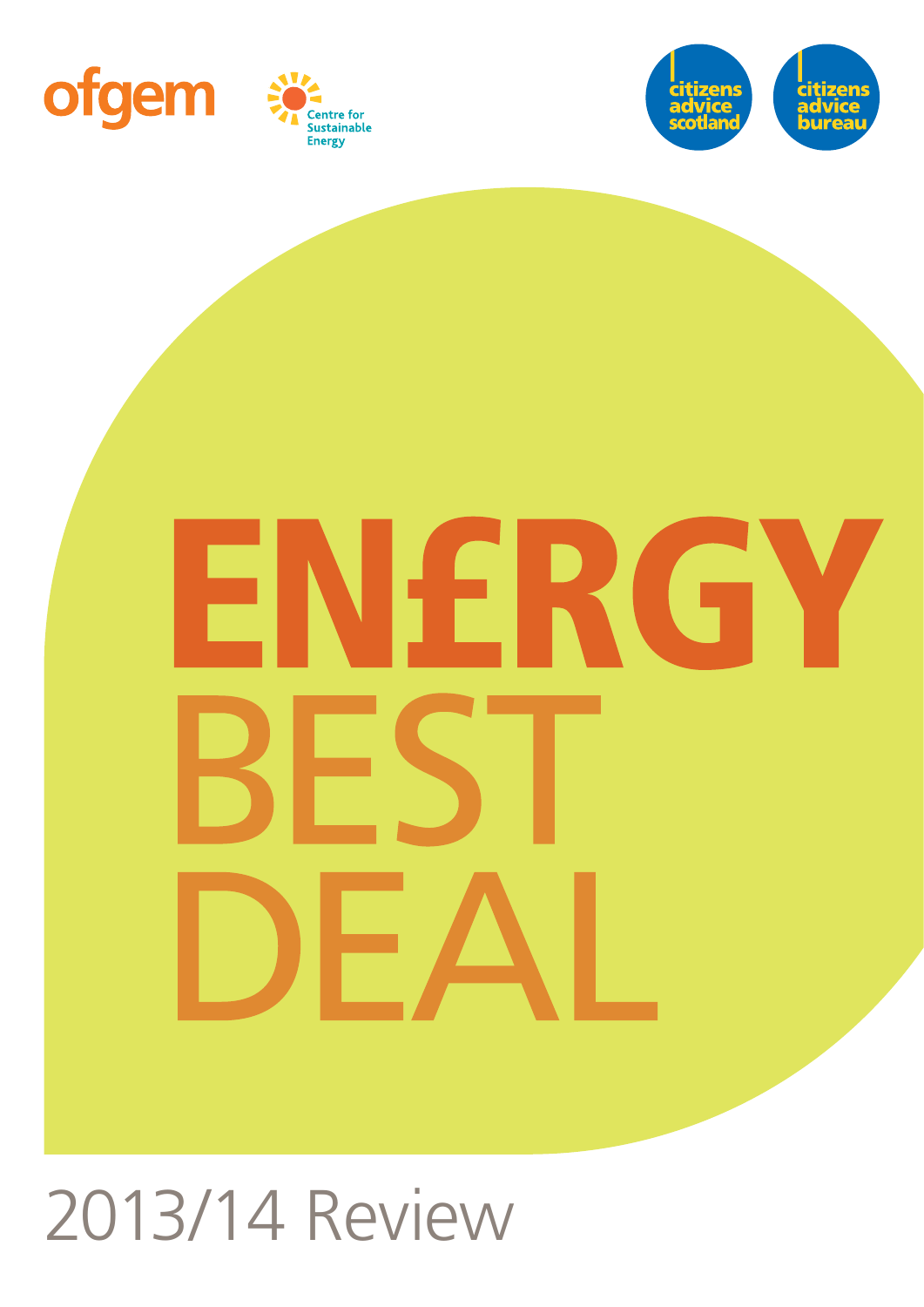# Why **Energy Best Deal?**

Energy Best Deal is a consumer campaign developed by Ofgem and Citizens Advice that helps consumers on low incomes to:

- reduce their energy costs by switching tariff, payment method or supplier
- know where to go for help if paying energy bills is a struggle
- save money by using less energy in their homes.

We know consumers need help with their energy bills because:

- Between January and December 2013, Citizens Advice Bureaux in England and Wales helped with almost 84,000 fuel debt issues.
- During the same period, more than half a million people looked at pages related to energy problems and how to save money on fuel bills on the Citizens Advice website **adviceguide.org.uk**. More than 20,000 of these looked at information on problems paying energy bills.
- Citizens Advice Bureaux in Scotland dealt with 4,139 new fuel debt issues between April 2013 and March 2014; an increase of 11 per cent on the previous year.
- The Energy Saving Trust estimates that the average home in the UK wasted £280 last year, simply by not being energy efficient.

### Can you heat your home to a comfortable level in winter?

- 62 per cent said **Yes**.
- 38 per cent said **No**.
- 26 per cent **No**, I don't use the heating as much as I would like due to the cost.
- **12 per cent No**, I could not heat my home sufficiently due to the quality of the building fabric or the heating system.



### Attitudes to winter fuel bills

- $\bullet$  Impossible to manage  $-1$  am already in debt with my fuel bills.
- $\bullet$  A financial strain sometimes I have to switch the heating off or not pay my energy bill so that I can afford other household bills.
- A worry, but I'm able to manage without skimping on other important household bills.
- Something I am concerned about but not a major worry.
- Not a problem.

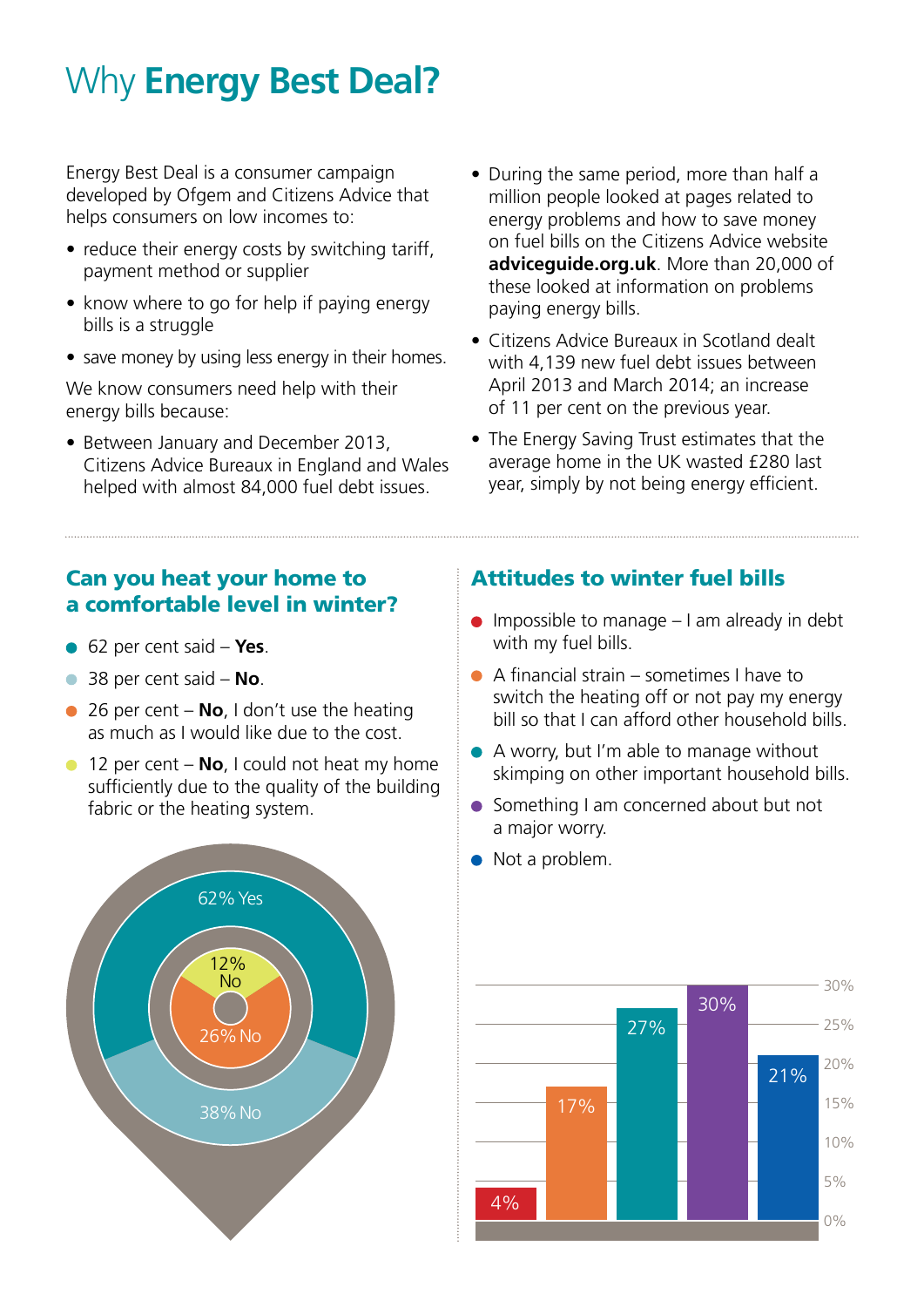# **Who** benefits?

Energy Best Deal is aimed at consumers on low incomes who are most at risk of fuel poverty and the workers who support them. Agencies delivering Energy Best Deal sessions have well established links with other local support agencies and the frontline workers and volunteers that work with people in or at risk of fuel poverty. Sessions aimed at consumers are usually held with existing groups such as those for elderly people. tenants, parents or people with health problems.

Of those consumers who attended sessions over the winter of 2013/14:



- Retired.
- **Unemployed.**
- Working.
- **Disabled or long term sick.**
- Carers.
- **Students.**

*Note: many people chose more than one option (for example a student and carer) and so the total comes to more than 100 per cent.*

Sixty three per cent of consumers passed on something that they had learnt at the Energy Best Deal session to friends and family.

Frontline workers were asked if their organisation specialises in supporting specific groups or advising on specific topics.



- $\bullet$  Housing.  $\bullet$  Debt and money management.
- Unemployment. Homelessness.
- Health or mental health. Young people.
- Older people. Disability or learning disability.
- **O** Drug or alcohol misuse. **O** Domestic abuse.
- $\bullet$  Energy issues.  $\bullet$  Carers.
- Community organisations. Justice.
- Black, Asian and minority ethnic (BAME).
- Faith groups.

*Note: many people chose more than one option and so the total comes to more than 100 per cent.*

Ninety seven per cent of frontline workers said they felt better informed as a result of the Energy Best Deal session and eighty one per cent said the session had changed their opinion on the importance of fuel poverty for the people they work with.

**Centre for Sustainable Energy**

### **Centre for Sustainable Energy**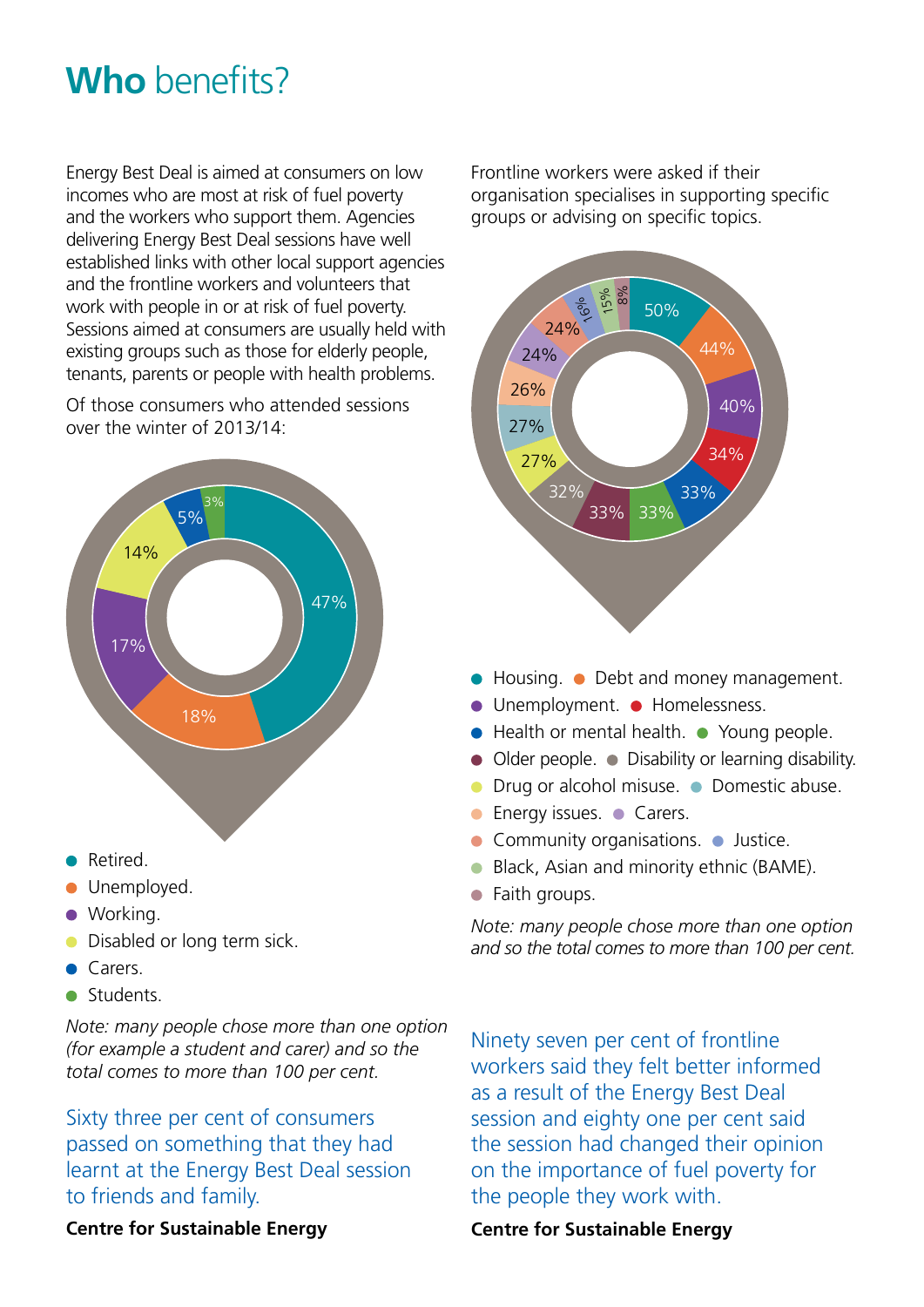# What is the **impact?**

Over the winter of 2013/14, a total of 1,484 Energy Best Deal sessions were delivered, directly training 10,349 consumers and 5,408 frontline workers. Based on evaluations of other financial capability programmes, which show that frontline workers use information to help an average of 15 clients in the year following training, Citizens Advice expects that between 2008 and spring 2015, at least **350,000 consumers will have benefited as a result of Energy Best Deal**.

To assess the impact of the 2013/14 Energy Best Deal campaign, Citizens Advice commissioned the Centre for Sustainable Energy (CSE) to conduct an independent evaluation. This includes gathering information through a questionnaire distributed at sessions and carrying out follow-up telephone interviews with consumers and frontline workers to explore actions taken since the session.

Seventy five per cent of the consumers interviewed at an average of three months after the session had already taken action to save money on energy costs or other actions relating to seeking further advice, energy efficiency and applying for grants and other support.

### Getting a better deal

Of one hundred and fifty consumers interviewed:

- more than a third had taken action to get a better deal on their energy bills since the session
- just over half of the people who looked for a better deal found one
- all but one of those who were offered a better deal switched to it.

Consumers who found a better deal and switched or intended to switch following their Energy Best Deal session were asked how much they expected to save. The largest amount saved was £430 per year while the smallest was £40 per year. On average the expected saving per person was just over £150 per year.

### Cutting energy use

Of 150 consumers interviewed, 48 per cent had taken at least one kind of action to save energy in their home, as a result of the session.

The diagram below shows energy efficiency actions taken (number of actions taken; some consumers took more than one action).



- More aware of turning off appliances.
- Adjusted heating controls.
- **Installed energy efficient light bulbs.**
- **Investigating insulation.**
- **Installed cavity wall or loft insulation,** or double glazing.
- Reducing draughts.
- $\bullet$  Installed new heating.
- **Investigating renewable energy.**
- Other (small measures).
- Water saving.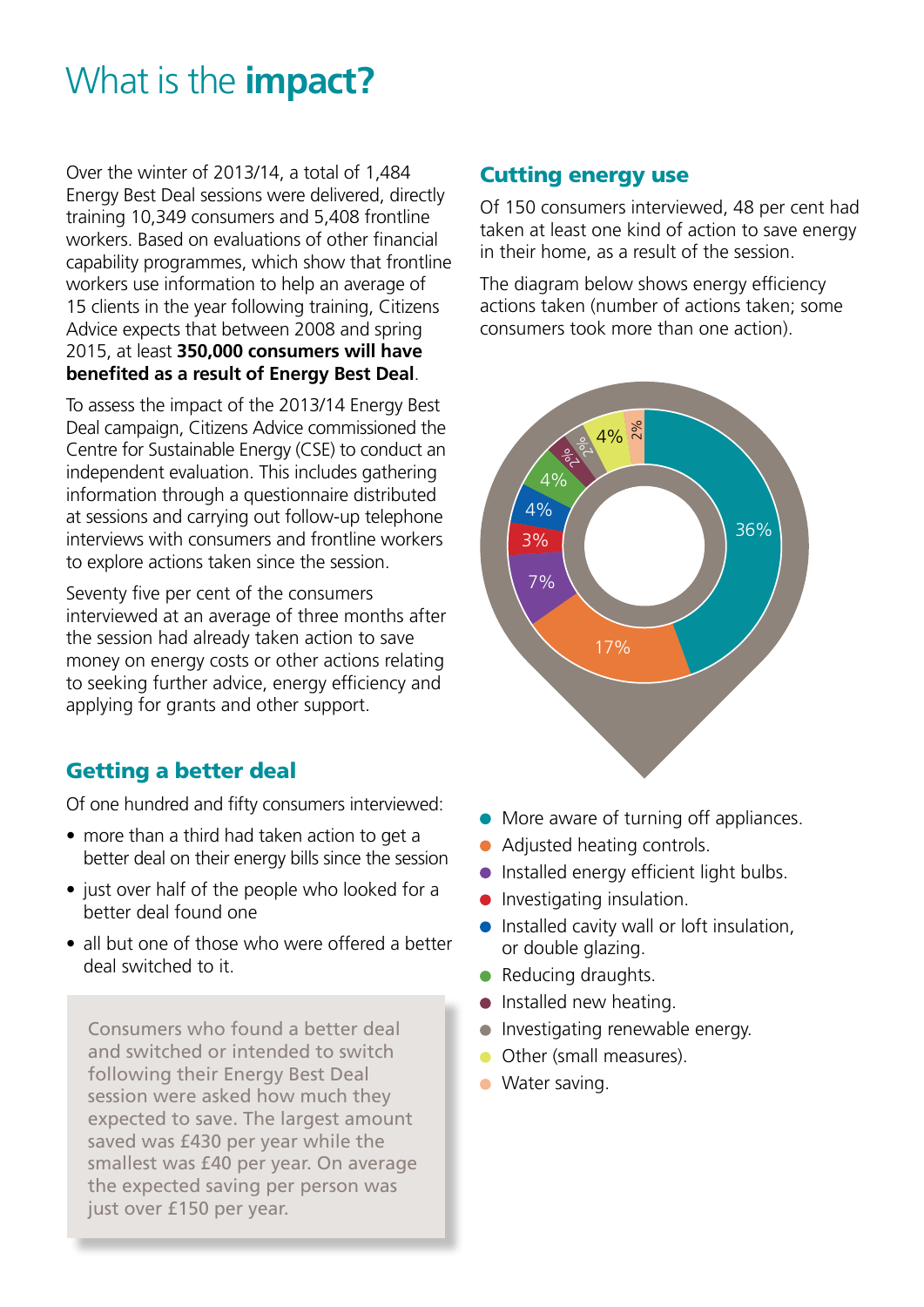# **Who** delivers the sessions?

In Scotland, Energy Best Deal is coordinated by Citizens Advice Scotland and sessions are delivered by Citizens Advice Bureaux.

In England and Wales, sessions are delivered via the financial capability forums. The forums cover all counties of England and Wales and are made up of agencies with an interest in helping people to manage their money. Just over half of the 182 agencies delivering were Citizens Advice Bureaux; others included independent advice agencies, social housing providers and volunteer agencies such as those supporting people in rural areas, older people and young families.

### Getting the best deal – pass it on



**Ron**, an 80 year old pensioner, and Sayed, also aged over 60, attended an Energy Best Deal session delivered by Barnet CAB. Following the session Ron switched from his current supplier to a better deal with another company. Sayed, who was already with the company Ron had switched to, was also offered a better deal.

Over the following months, they consulted with each other and discovered that their supplier was offering a cheaper tariff than the one they were on. Both only use electricity (no gas) and they were able to get a further £20 per year discount.

In total, Ron is saving £140 per year and Sayed is saving just under £100 per year. Both are much happier and have told their supplier that if they put the price up again they will look for a better deal!

Lawrence is a neighbour of Ron and Sayed. He also attended an Energy Best Deal session delivered by Barnet CAB. He wanted to make a saving like his neighbours so, following the session, he booked an advice appointment at the bureau as part of the Energy Best Deal Extra scheme. The adviser helped Lawrence to save £120 per year by changing tariff with his current supplier and he also received an extra £10 from them as compensation for not putting him on the correct tariff. Lawrence said he wouldn't have had the confidence if it were not for the Energy Best Deal presentation, his neighbours' testimonies and the bureau's advice and support.